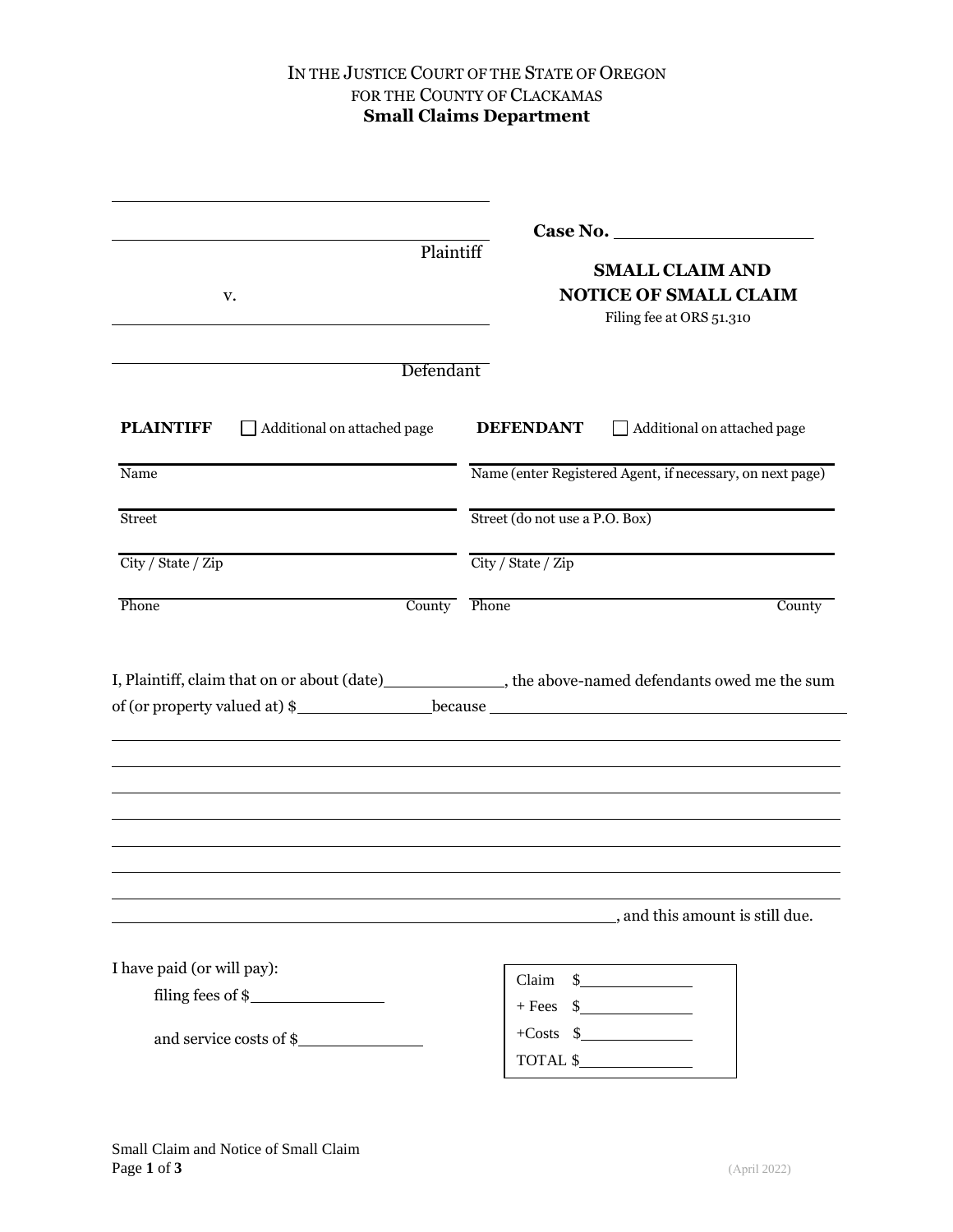# **DECLARATION OF BONA FIDE EFFORT**

I, Plaintiff, have made a good faith effort to collect this claim from the defendants before filing this claim with the court clerk. Describe your efforts:

**I hereby declare that the above statements are true to the best of my knowledge and belief. I understand they are made for use in court and I am subject to penalty for perjury.**

Date **Plaintiff Signature** 

Plaintiff Name (print)

#### **DEFENDANT'S REGISTERED AGENT:**

Name

Street (do not use a P.O. Box)

City / State / Zip

Phone County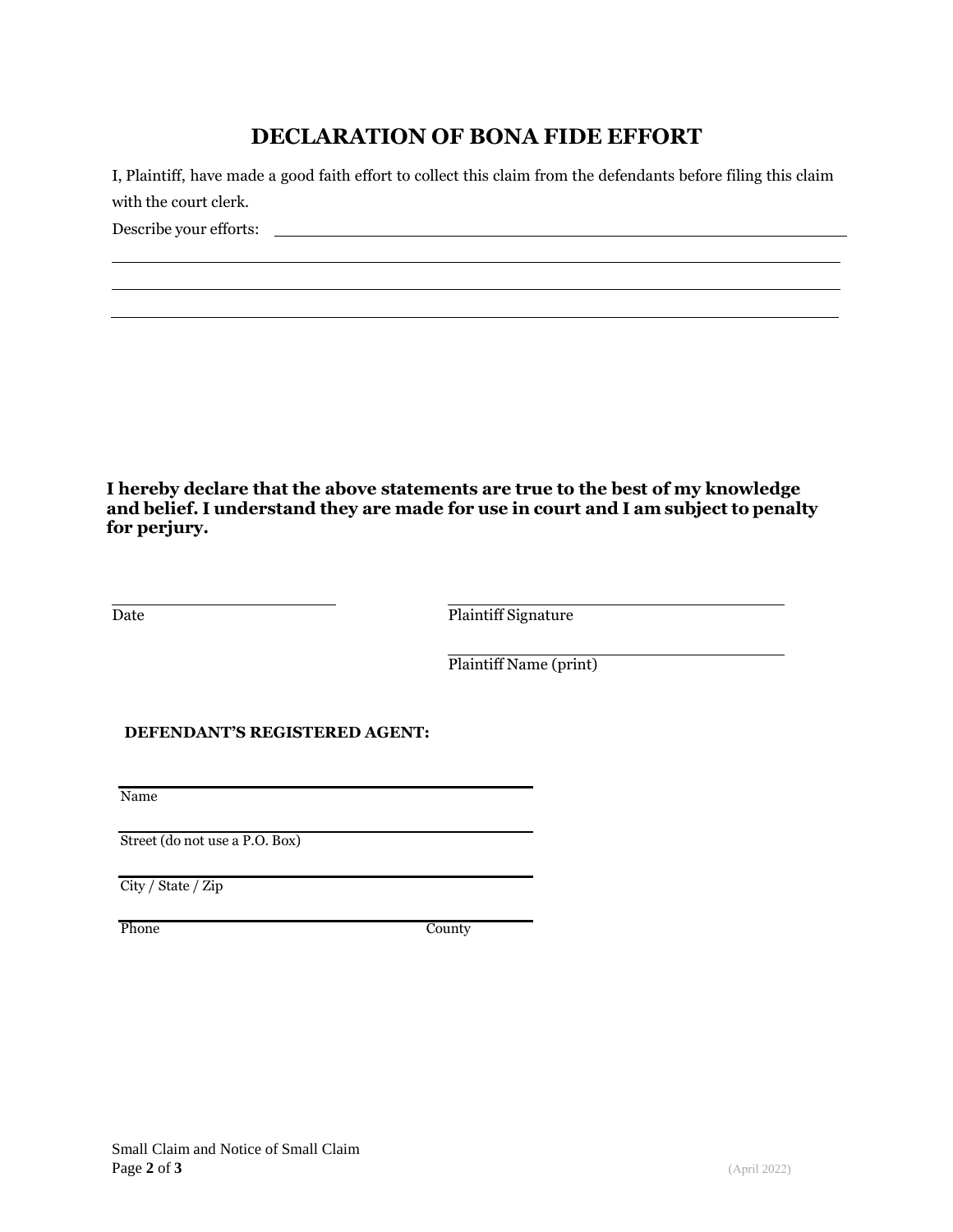# **NOTICE TO DEFENDANT: READ THESE PAPERS CAREFULLY!**

Within **14 DAYS** after receiving this notice you **MUST** do **ONE** of the following things in writing:

- Pay the claim plus filing fees and service expenses paid by plaintiff. Send payment directly to the plaintiff, not to the court.
- Demand a hearing and pay the required filing fee listed below.
- Demand a jury trial and pay the required filing fee listed below. A jury trial is available only if amount claimed is more than \$750.

If you fail to do one of the above within 14 DAYS after you get this notice, the plaintiff may ask the court to enter a judgment against you. The judgment will be for the amount of the claim, plus filing fees and service costs paid by the plaintiff, plus a prevailing party fee. If you are not able to respond in time because you are in active military service of the United States, talk to a legal advisor about the Servicemembers Civil Relief Act.

## **COURT NAME / ADDRESS / PHONE # / FAX / SECURE EMAIL / WEBSITE**

Clackamas County Justice Court 11750 SE 82nd Ave. Suite D Happy Valley OR 97086 Phone: (503) 794-3800 Fax: (503) 794-3808 Secure [E-mail:](mailto:JCCivilDivision@co.clackamas.or.us) justicecourtinfo@clackamas.us Website: [www.clackamas.us/justice](http://www.clackamas.us/justice)

### **Defendant's Filing Fees** (must be filled in by the PLAINTIFF*)***:**

(1) To demand a hearing if the amount claimed is \$2,500 or less  $$$  \$

(2) To demand a hearing if the amount claimed is more than \$2,500 \$

 $(3)$  To demand a jury trial if amount claimed is over \$750

You can fill out the *Defendant's Response* [online at www.clackamas.us/justice.](http://www.courts.oregon.gov/iforms) If you have questions about filing procedures you may contact the court clerk. The clerk cannot give you legal advice about the claim.